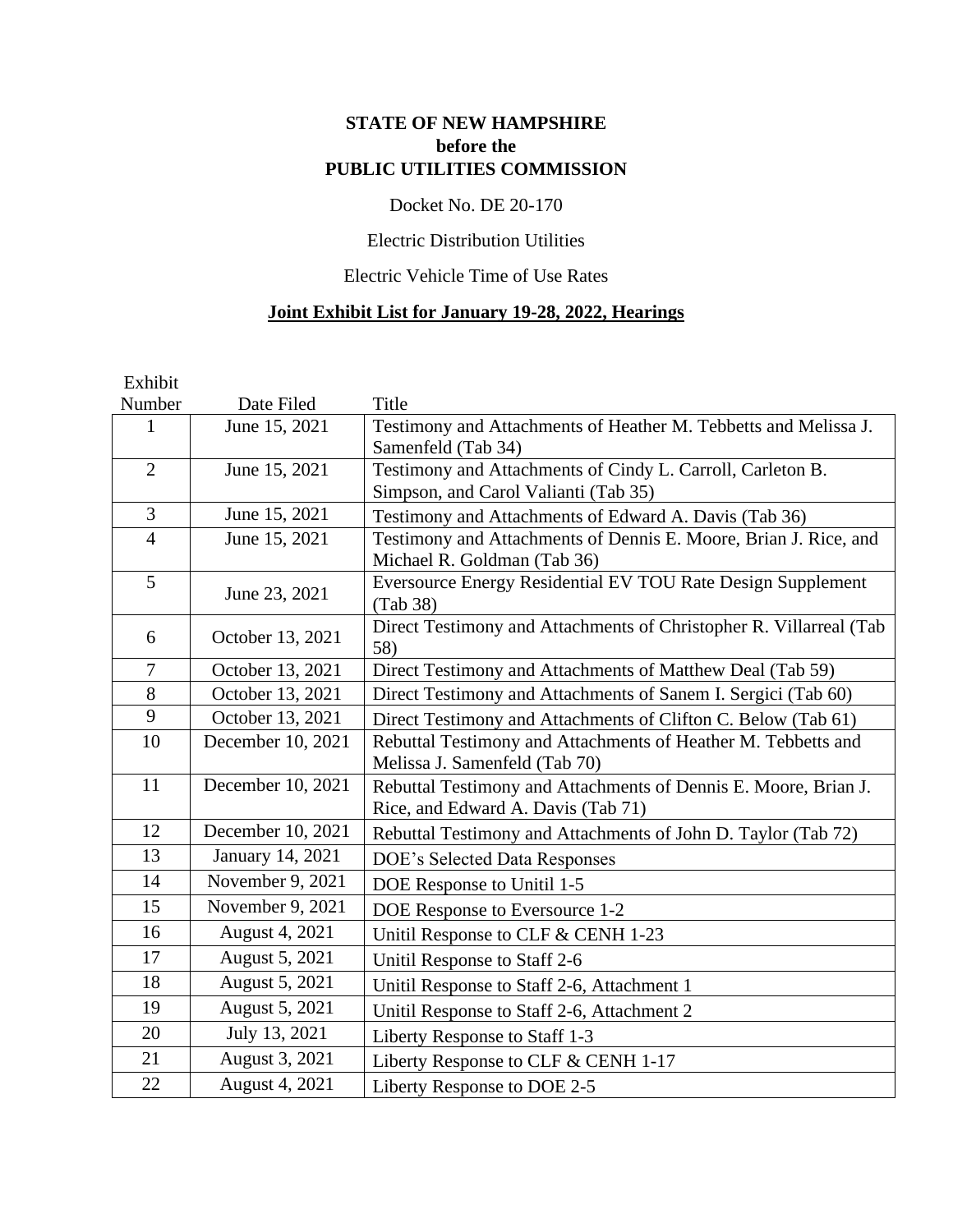| د∠ | August 13, 2021 | Eversource Response to CLF-CENH 2-001- $-2$ -003      |
|----|-----------------|-------------------------------------------------------|
|    |                 | January 14, 2022 Settlement Agreement and Attachments |

 $\overline{\phantom{a}}$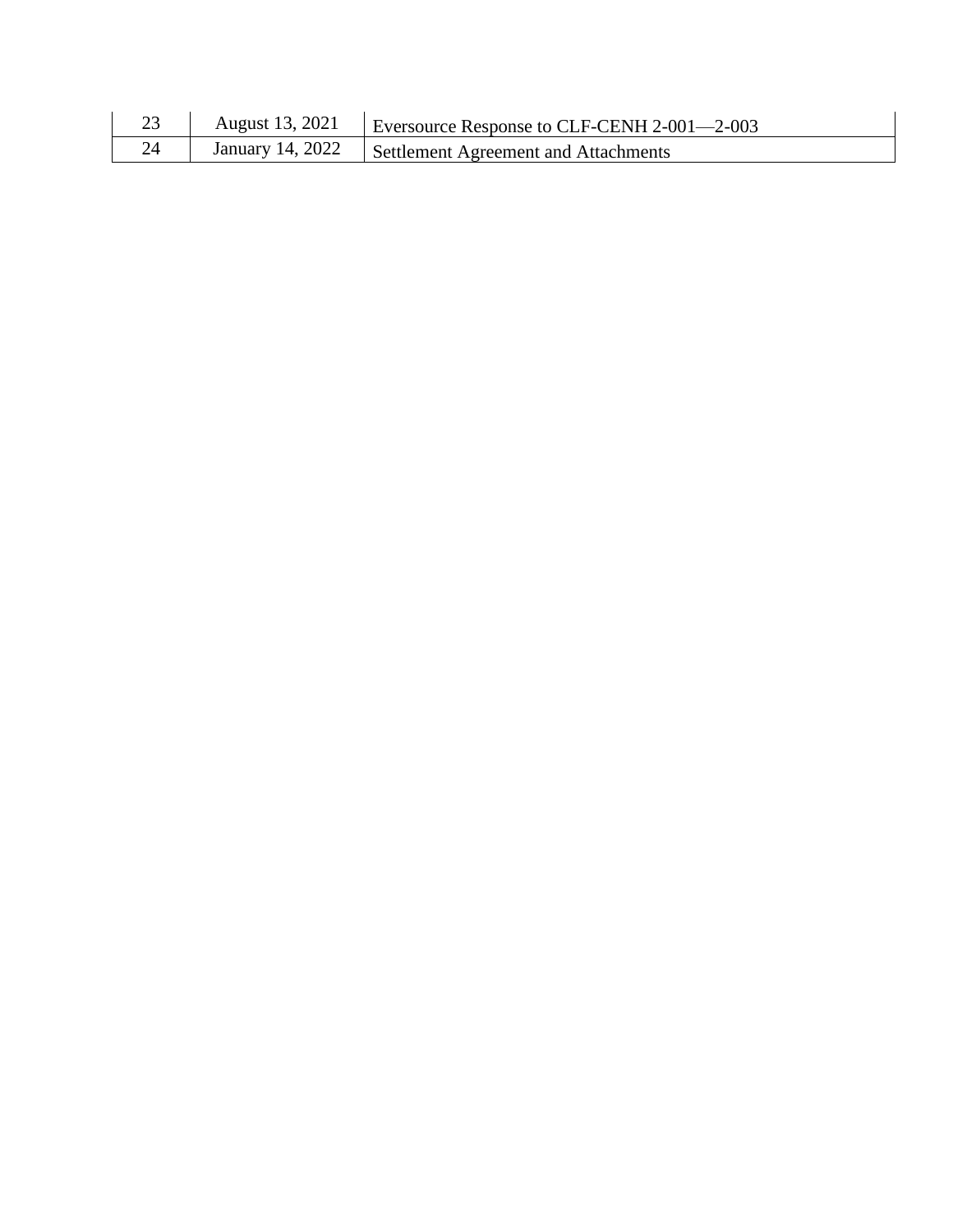## STATE OF NEW HAMPSHIRE PUBLIC UTILITIES COMMISSION

### Docket No. DE 20-170

### ELECTRIC DISTRIBUTION UTILITIES

#### Electric Vehicle Time of Use Rates

### **Joint Witness List for the January 19, 20, 25 and 28 Hearings**

The following witness will testify for the New Hampshire Department of Energy: Dr. Sanem Sergici

The following witnesses will testify on behalf of Public Service Company of New Hampshire d/b/a Eversource Energy:

Edward Davis

Brian Rice

Dennis Moore

The following witnesses will testify on behalf of Liberty Utilities (Granite State Electric) Corp. d/b/a Liberty: Heather Tebbetts Melissa Samenfeld

The following witnesses will testify on behalf of Unitil Energy Systems, Inc.:

Cindy Carroll

Carol Valianti

John Taylor

The following witness will testify on behalf of Conservation Law Foundation and Clean Energy New Hampshire: Christopher Villarreal